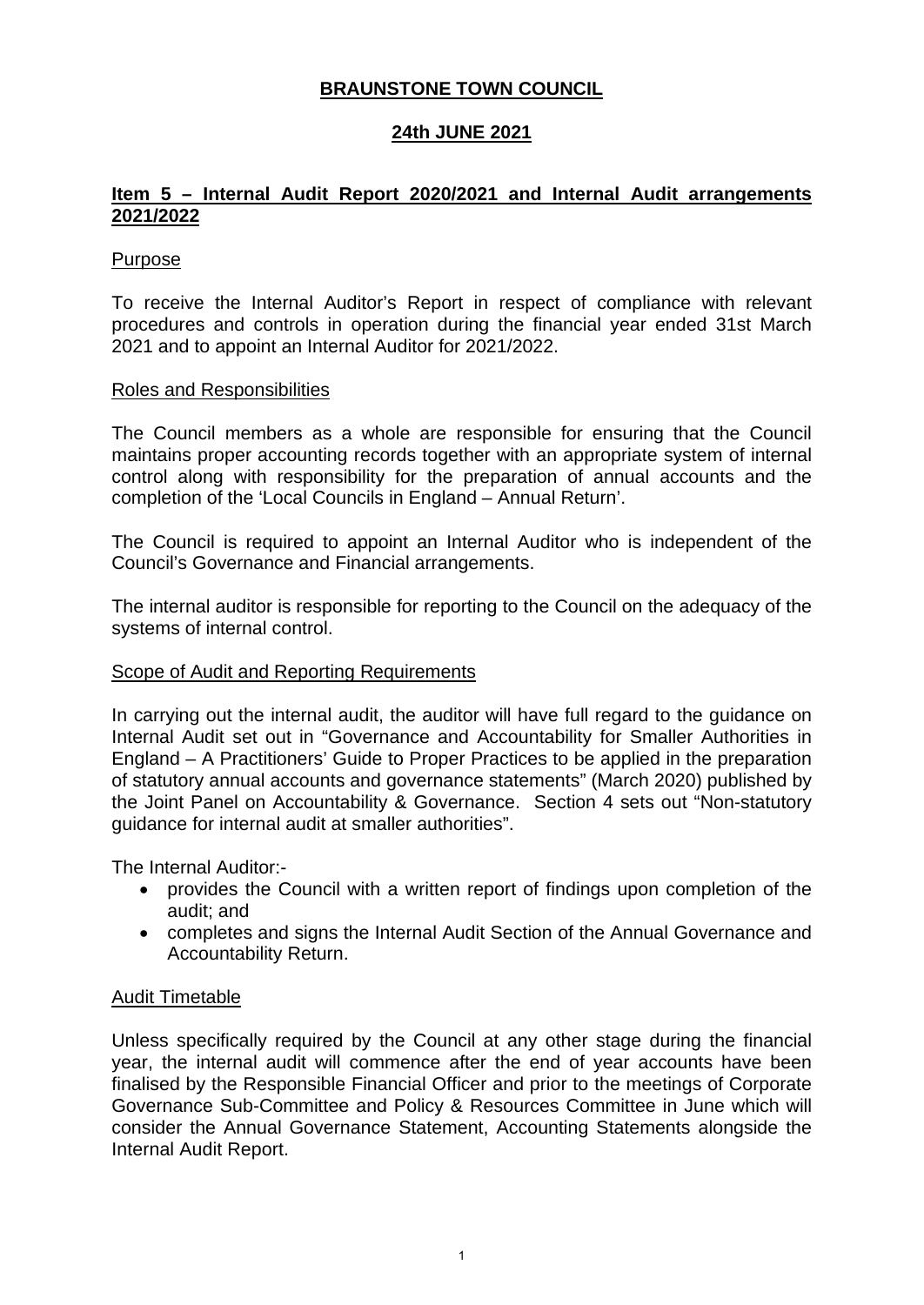### Appointment of Internal Auditor

The Town Council has used the Leicestershire and Rutland Association of Local Councils (LRALC) Internal Audit Service since 2017/18 which, for a fee, provides any member Council with a continually trained and developed, competent, independent, and indemnified Internal Auditor. The person appointed by LRALC to undertake Braunstone Town Council's Internal Audit is John Marshall.

Having received the Internal Audit for 2019/20, the Council agreed on 25th June 2020 (minute 5859) that the Leicestershire and Rutland Association of Local Councils Internal Audit Service be appointed to undertake the Town Council's Internal Audit for the Year Ending 31st March 2021. The fee, based on our electorate of 12,652, is £440.

#### Internal Audit for 2020/2021

The Internal Audit was undertaken remotely during April and May and the Internal Auditor conducted a meeting with the Executive Officer & Town Clerk via Zoom Video Conferencing on Friday 28th May 2021. A copy of the Internal Audit Report is attached at Appendix 1.

The Internal Auditor has completed the appropriate section of the Annual Governance and Accountability Return, which is attached at Appendix 2, to confirm that appropriate accounting arrangements are in place.

The Responsible Financial Officer has reviewed its recommendations, and in consultation with the Council's Management Team, has drafted a response to the Internal Auditor's Recommendations, which is attached at Appendix 3.

#### Outstanding Recommendations from Internal Audit 2018/2019

Two recommendations were made by the Internal Auditor in 2019 and the Action Plan was approved by Corporate Governance Sub-Committee, Policy & Resources Committee and Council in June 2019. One recommendation was to review information published on the Council's website and the other an amendment to be included in the annual review of the Financial Regulations.

Due to the Covid-19 Incident it was not possible to complete these actions by 31st March 2020. Therefore, in June 2020, Policy & Resources Committee resolved that these improvement actions be rolled forward and implemented by May 2021.

The update to the Financial Regulations were accommodated in the review of Standing Orders and Financial Regulations, approved and adopted by the Annual Council meeting held on 13th May 2021.

The review of the Transparency Code information on the Council's website was further delayed due to the process of restructuring the website and the post which was undertaking this work being currently vacant. The work commenced in May 2021 and all categories of information are now included on the Financial and Open Data page of the Council's website. However, the format and previous years data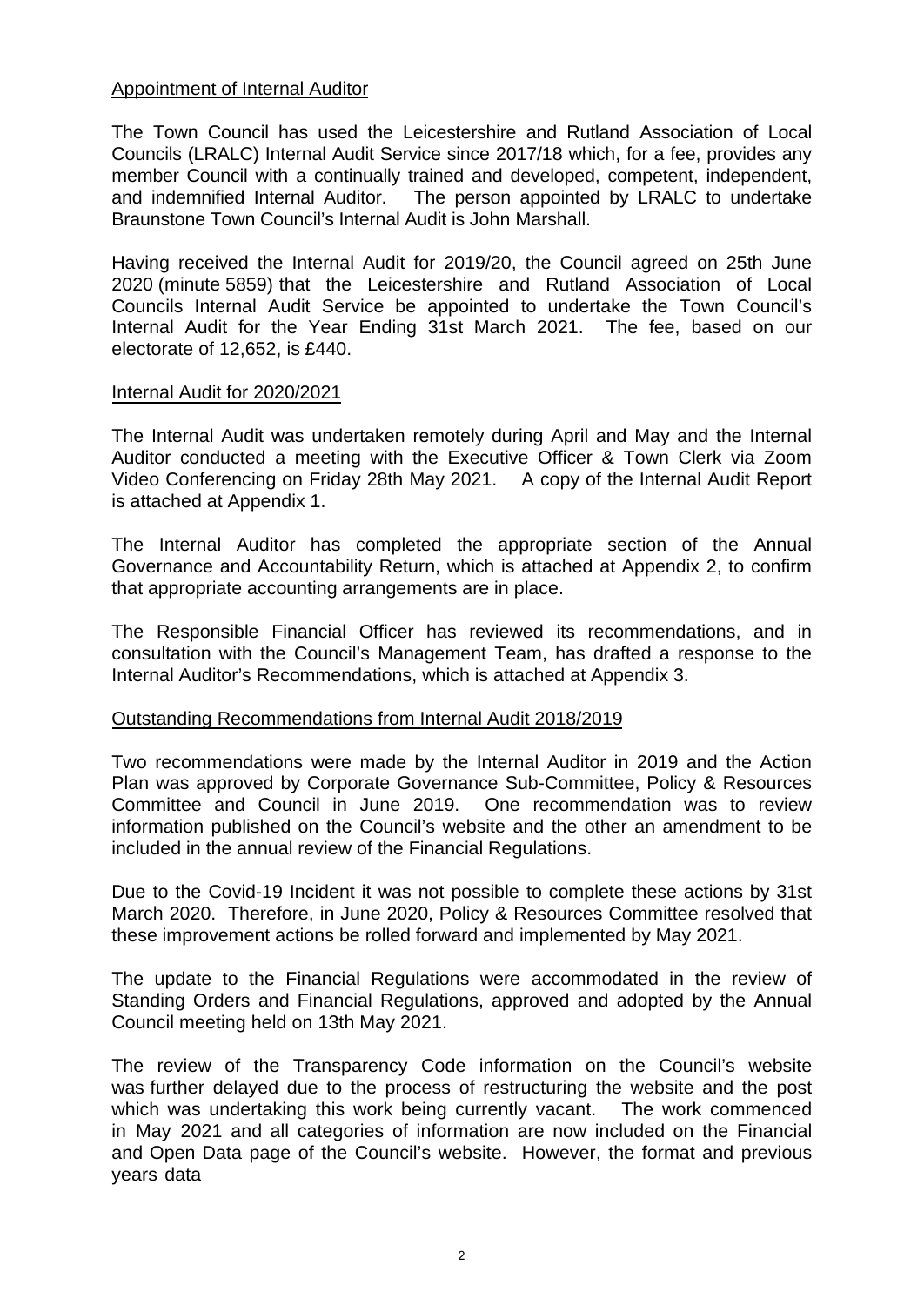requires updating and will be completed by August 2021.

## Arrangements for 2021/2022 Internal Audit

This is the fourth year that the Council has used the Internal Audit service provided through Leicestershire and Rutland Association of Local Councils. Given the service is both competent and represents value for money; it is recommended that the Council appoint Leicestershire and Rutland Association of Local Councils to be the Council's Internal Auditor for 2021/22.

## Committee consideration of Internal Audit Report

The Internal Auditor's Report and associated Action Plan was considered by both Corporate Governance Sub-Committee and Policy & Resources Committee on 10th June 2021 and both approved the recommendations set out below (Minute 6).

## Recommendations

- 1. That the observations of the Internal Audit (attached at Appendix 1 of the report) and confirmation of compliance with the internal control objectives (attached at Appendix 2 of the report) be received and noted;
- 2. that the recommendations for improvement, along with the proposed response, as set out in the Internal Audit Improvement Action Plan (attached at Appendix 3 of the report), be adopted; and
- 3. that the Leicestershire and Rutland Association of Local Councils Internal Audit Service be appointed to undertake the Town Council's Internal Audit for the Year Ending 31st March 2022.

## Reasons

- 1. The Internal Auditor, having tested all the aspects of the Council's internal controls, was satisfied that in all significant respects the internal control objectives were achieved throughout the financial year to a standard adequate to meet the Council's needs.
- 2. To ensure that the observations of the Internal Audit would be addressed with appropriate and balanced measures.
- 3. To ensure arrangements were in place for compliance with Accounts and Audit Regulations.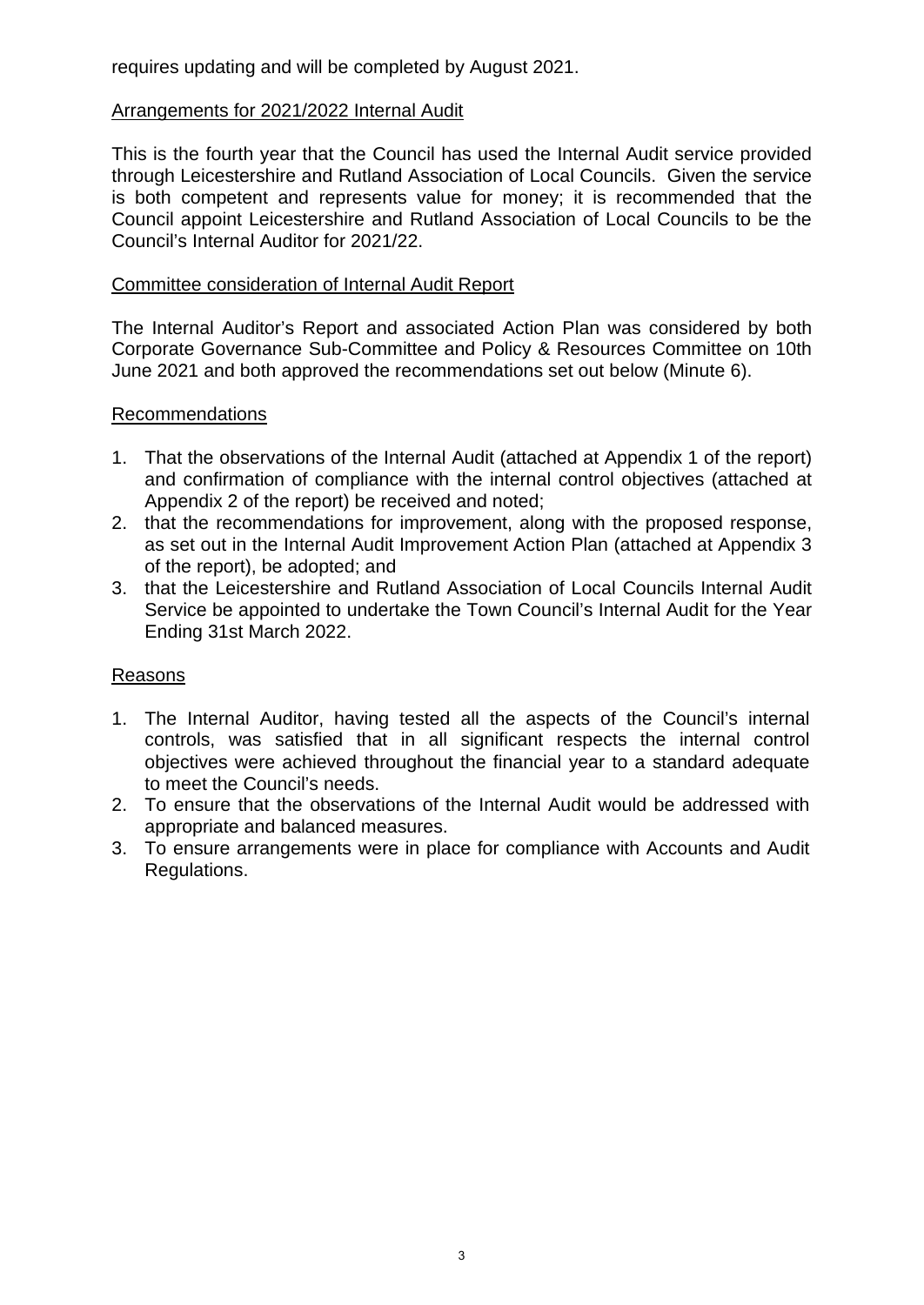

# **Annual Internal Audit Report**

(to be read in conjunction with the Annual Internal Audit Report in the Annual Governance and Accountability Return)

#### **APPENDIX 1**

| Name of council:          | <b>Braunstone Town Council</b> |                         |            |  |
|---------------------------|--------------------------------|-------------------------|------------|--|
| Name of Internal Auditor: | l John Marshall.               | Date of report:         | 28.05.2021 |  |
| Year ending:              | 31 March 2021                  | Date audit carried out: | 28.05.2021 |  |

*Internal audit is the periodic independent review of a council's internal controls resulting in an assurance report designed to improve the effectiveness and efficiency of the activities and operating procedures under the council's control. Managing the council's internal controls should be a day-to-day function of the staff and management and not left for internal audit*. *This report is based on the evidence made available to me. It would be incorrect to view internal audit as the detailed inspection of all records and transactions of a council in order to detect error or fraud. Consequently the report is limited to those matters set out below.*

*The council is required to take appropriate action on all matters raised in reports from internal and external audit and to respond to matters brought to its attention by internal and external audit. Failure to take appropriate action may lead to a qualified audit opinion.*

#### **To the Chairman of the Council:**

Due to the Covid-19 pandemic and as a consequence of the legal distancing restrictions imposed by the UK government I carried out the audit remotely, by e-mail and Zoom. I would thank Darren Tilley, Clerk and RFO for his co-operation and assistance in delivering the audit; having the year-end data available promptly at the end of what has been a very difficult year for clerks and councils, together with the quick response to my queries by Darren and his staff has been very helpful.

I firstly examined the publicly available information displayed on the council's website including the council's policies, procedures, agendas, minutes, financial and other records. I sought evidence that the previous year's Internal and External Audit reports had been properly reported to and where necessary acted upon by the Council; they had.

In respect of the 2 issues raised by me, I noted that work had either been completed or was in train and well advanced but delayed as a result of the distractions caused by the C-19 pandemic. I noted that last year, the External Auditor (EA) drew attention in section 3, part 2 'other matters' of the 2019/20 Annual Governance and Accountability Return (AGAR) to the fact that the council had not properly provided for the exercise of public rights. It appears that the statutory notice had not been posted in a timely manner, as soon as practicable after the council had signed off the AGAR. That said, the chosen dates were within the permitted (and extended, due to C-19) legal window for publication. I am required to confirm, at question M of the 2020/21 Annual Internal Audit Report (AIAR) whether 'the authority [last year] correctly provided for the period for the exercise of public rights as required by the Accounts and Audit Regulations'. I note that the EA raised this in section 3.2 of last year's AGAR as an 'other matter' rather than an 'except for' issue ie those relating to a failure to meet relevant legislation and regulatory requirements.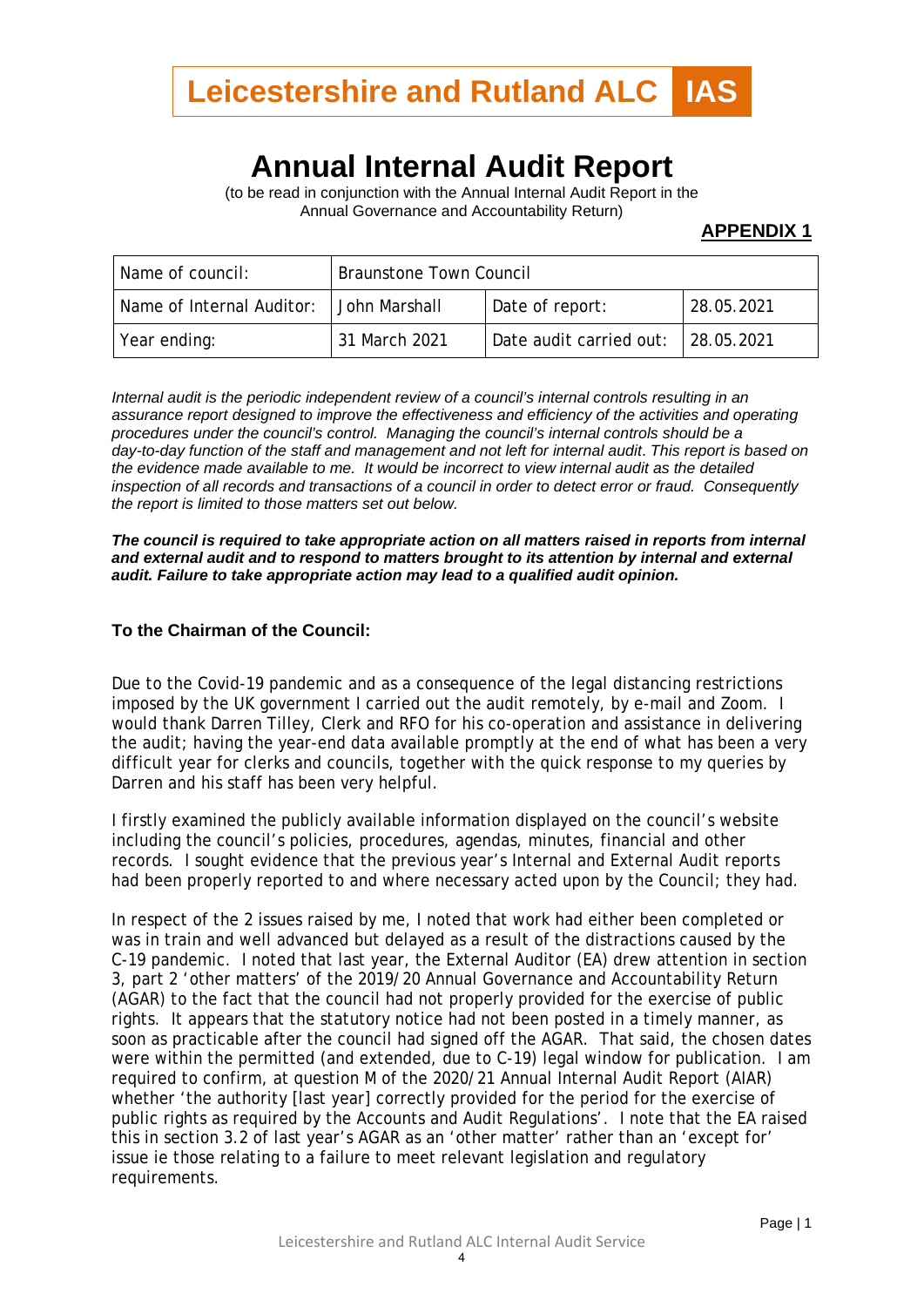When viewed in the context of the wider picture, I consider the council met the standard as worded in question M and have concluded that it is appropriate for me to enter 'yes' to that question.

I then examined the council's arrangements for the management and control of its business in the areas of bookkeeping, due process (ie compliance with the proper practices as set out in the Practitioners' Guide), risk management, budget setting and monitoring, payroll, asset register, bank reconciliations, internal control and year-end procedures and compliance with the display of information, including the exercise of public rights.

I looked particularly at the arrangements that the council put in place in response to the C-19 restrictions, to manage the processes and procedures that would normally require documents including Minutes, invoices etc to be physically examined and / or signed. Where changes have been made, I am satisfied that the modified arrangements have been introduced without any significant diminution in the overall standard of internal controls.

Where necessary, I requested and was provided with supplementary evidence to enable me to reach a conclusion regarding the enquiries I am required to make as set out in the AIAR. This supplementary information was provided in the form of written answers to the questions raised together with scanned documents and our discussions over Zoom.

I discussed with Darren the content of the risk assessment, not because it is defective but because I identified items (details below) that I consider are worthy of inclusion. As part of its financial and risk management process, it would be prudent for the council to consider these risks and review whether any changes are necessary; indeed, I am aware from email correspondence with Darren since the audit that work in that respect is already under way.

• the sums held in some bank accounts significantly exceeds the limit of protection (£85,000) afforded by the Financial Services Compensation Scheme; that carries a degree of risk, as demonstrated by the Icelandic banking crisis of 2008

.

- the need to be able to access and operate all current and deposit accounts is paramount; the risk of not being able to do so most commonly arises when the mandate(s) and signing / authorisation arrangements are out of date. It would be prudent to explicitly identify that risk along with the council's arrangements for regular review to maintain the currency of mandates and signing / authorisation arrangements
- there is also a place for considering 'softer', especially reputational risks. The council sets out a strong and positive mission statement on its home page and has put a number of policies in place that seek to deliver those aims and goal through its staff and its actions. The council, through its diligent staff and engaged councillors consistently demonstrates high standards of compliance and performance. That in turn builds public confidence that attracts customers, willing partners and potential funding eg grants that then lead to prosperity; a loss of reputation is a business risk that the council should always bear in mind.

The council's response in the early stages of the pandemic coupled with the evolving arrangements put in place to manage its business going forward from March 2020 demonstrates a level of preparedness that was and remains second to none.

In conclusion, I am pleased to be able to report that having tested all the aspects of the council's internal controls that I am required to consider, based on the information made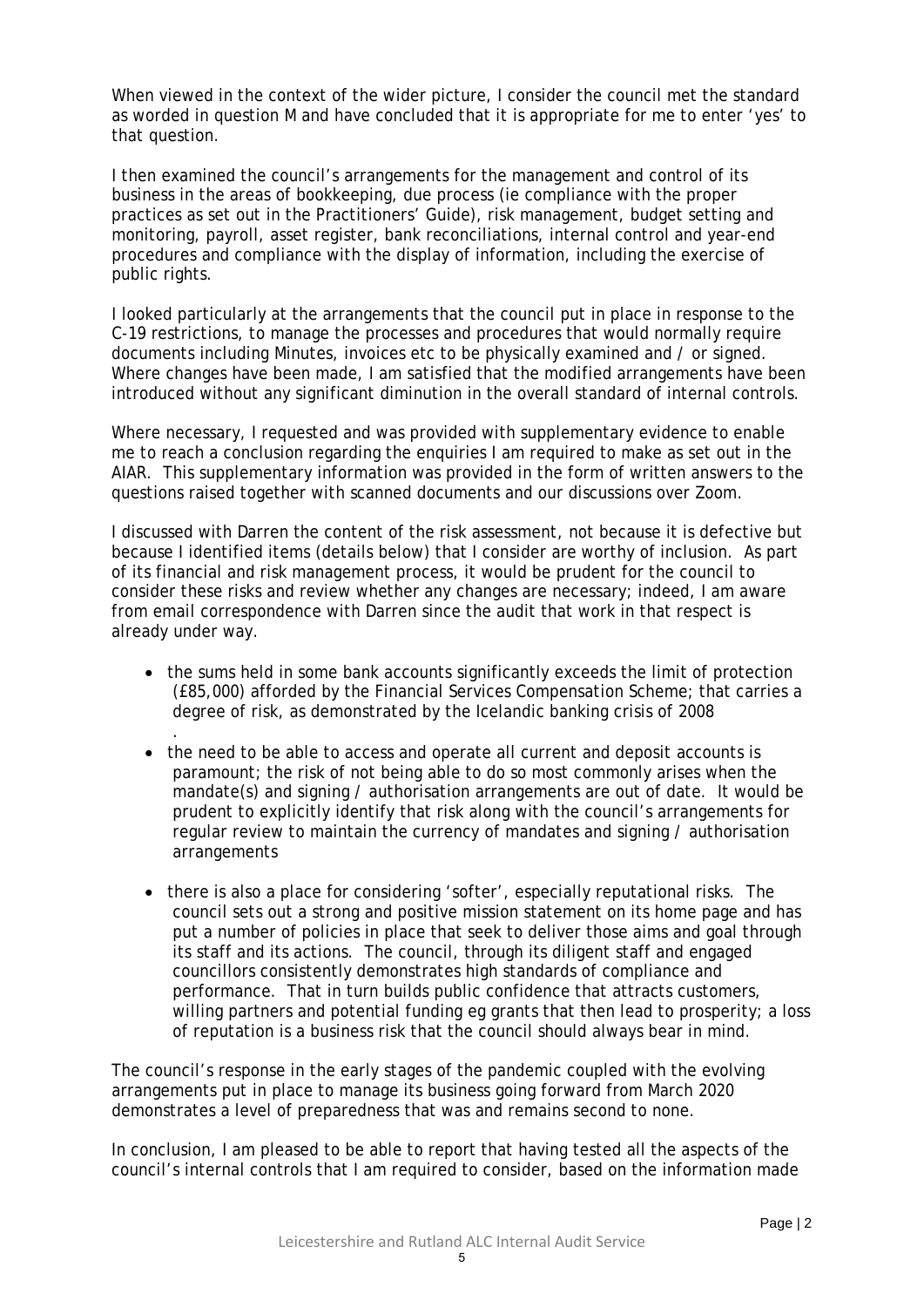available to me I am satisfied that in all significant respects, the internal control objectives were achieved throughout the financial year to a standard adequate to meet the council's needs. Accordingly, I have completed and signed off the Annual Internal Audit Report as required.

John Marshall, CiLCA Internal Auditor to the Council 07505 139832 [wjm.marshall1@gmail.com](mailto:wjm.marshall1@gmail.com)

The figures submitted in the Annual Governance and Accountability Return are:

|                                            | Year ending<br>31 March 2020 | Year ending<br>31 March 2021 |
|--------------------------------------------|------------------------------|------------------------------|
| 1. Balances brought forward                | 236,782                      | 245,340                      |
| 2. Annual precept                          | 604,817                      | 646,304                      |
| Total other receipts<br>3.                 | 222,249                      | 1,124,855                    |
| 4. Staff costs                             | 479,396                      | 485,278                      |
| 5. Loan interest/capital repayments        | 60,765                       | 66,628                       |
| 6. Total other payments                    | 278,347                      | 846,418                      |
| 7. Balances carried forward                | 245,340                      | 618,175                      |
| Total cash and investments<br>8.           | 233,698                      | 621,657                      |
| 9. Total fixed assets and long term assets | 4,555,705                    | 4,563,475                    |
| 10. Total borrowings                       | 242,998                      | 1,128,008                    |

The proper practices referred to in Accounts and Audit Regulations 2015 are set out in *Governance and Accountability for Smaller Authorities in England (March 2021), A Practitioners' Guide*. A copy of the current guide is available for free download from this page:

https://www.pkf-littlejohn.com/services-limited-assurance-regime-useful-documentsand-links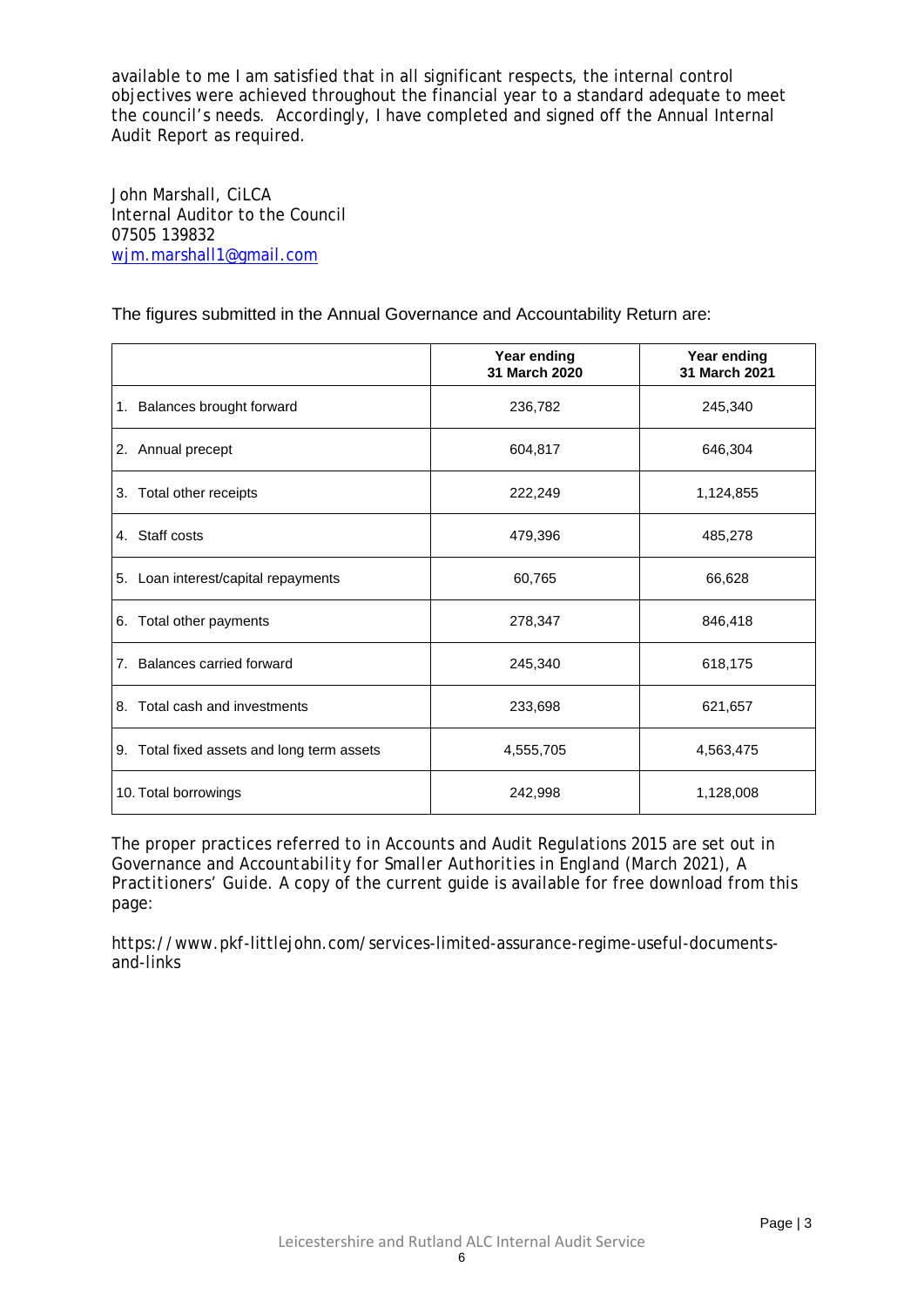Annual Internal Audit Report 2020/21 10508 algemeist Bundhupger

#### BRAUNSTONE TOWN COUNCIL

#### ENTER PUBL www.braunstonetowncouncil.org.uk E ADDRESS

During the financial year ended 31 March 2021, this authority's internal auditor acting independently and on the basis of an assessment of risk, carried out a selective assessment of compliance with the relevant procedures and controls in operation and obtained appropriate evidence from the authority.

The internal audit for 2020/21 has been carried out in accordance with this authority's needs and planned coverage. On the basis of the findings in the areas examined, the internal audit conclusions are summarised in this table. Set out below are the objectives of internal control and alongside are the internal audit conclusions on whether, in all significant respects, the control objectives were being achieved throughout the financial year to a standard adequate to meet the needs of this authoritv.

| Internal control objective                                                                                                                                                                                                                                                                                         |              |                 | Not.<br>covered** |
|--------------------------------------------------------------------------------------------------------------------------------------------------------------------------------------------------------------------------------------------------------------------------------------------------------------------|--------------|-----------------|-------------------|
| A. Appropriate accounting records have been properly kept throughout the financial year.                                                                                                                                                                                                                           | Yes          | No <sup>*</sup> |                   |
| B. This authority complied with its financial regulations, payments were supported by invoices, all<br>expenditure was approved and VAT was appropriately accounted for.                                                                                                                                           | $\checkmark$ |                 |                   |
| C. This authority assessed the significant risks to achieving its objectives and reviewed the adequacy<br>of arrangements to manage these.                                                                                                                                                                         | ✓            |                 |                   |
| D. The precept or rates requirement resulted from an adequate budgetary process; progress against<br>the budget was regularly monitored; and reserves were appropriate.                                                                                                                                            | $\checkmark$ |                 |                   |
| E. Expected income was fully received, based on correct prices, properly recorded and promptly<br>banked; and VAT was appropriately accounted for.                                                                                                                                                                 | $\checkmark$ |                 |                   |
| F. Petty cash payments were properly supported by receipts, all petty cash expenditure was approved<br>and VAT appropriately accounted for.                                                                                                                                                                        | $\checkmark$ |                 |                   |
| G. Salaries to employees and allowances to members were paid in accordance with this authority's<br>approvals, and PAYE and NI requirements were properly applied.                                                                                                                                                 | $\checkmark$ |                 |                   |
| H. Asset and investments registers were complete and accurate and properly maintained.                                                                                                                                                                                                                             | ✓            |                 |                   |
| Periodic bank account reconciliations were properly carried out during the year.                                                                                                                                                                                                                                   | √            |                 |                   |
| J. Accounting statements prepared during the year were prepared on the correct accounting basis (receipts<br>and payments or income and expenditure), agreed to the cash book, supported by an adequate audit<br>trail from underlying records and where appropriate debtors and creditors were properly recorded. | ✓            |                 |                   |
| K. If the authority certified itself as exempt from a limited assurance review in 2019/20, it met the<br>exemption criteria and correctly declared itself exempt. (If the authority had a limited assurance<br>review of its 2019/20 AGAR tick "not covered")                                                      |              |                 |                   |
| L. If the authority has an annual turnover not exceeding £25,000, it publishes information on a website/<br>webpage up to date at the time of the internal audit in accordance with the Transparency code for<br>smaller authorities.                                                                              |              |                 |                   |
| M. The authority; during the previous year (2019-20) correctly provided for the period for the exercise of<br>public rights as required by the Accounts and Audit Regulations (evidenced by the notice published<br>on the website and/or authority approved minutes confirming the dates set).                    | $\checkmark$ |                 |                   |
| N. The authority has complied with the publication requirements for 2019/20 AGAR<br>(see AGAR Page 1 Guidance Notes).                                                                                                                                                                                              | ✓            |                 |                   |
|                                                                                                                                                                                                                                                                                                                    | Yes          | No              | Not applicable    |
| O. (For local councils only)<br>Turns fruide, (including abouttable). The correct most its recognitions and a turnship                                                                                                                                                                                             |              |                 |                   |

Trust funds (including charitable) - The council met its responsibilities as a trustee.

For any other risk areas identified by this authority adequate controls existed (list any other risk areas on separate sheets if needed).

Date(s) internal audit undertaken

28t0512021

Name of person who carried out the internal audit

**ERNAL AUDITO** 

John Marshall, CiLCA

Signature of person who carried out the internal audit

Munday

Date 28/05/2021

\*If the response is 'no' please state the implications and action being taken to address any weakness in control identified (add separate sheets if needed).

\*\*Note: If the response is 'not covered' please state when the most recent internal audit work was done in this area and when it is next planned; or, if coverage is not required, the annual internal audit report must explain why not (add separate sheets if needed).

**DD/MM/YYY**